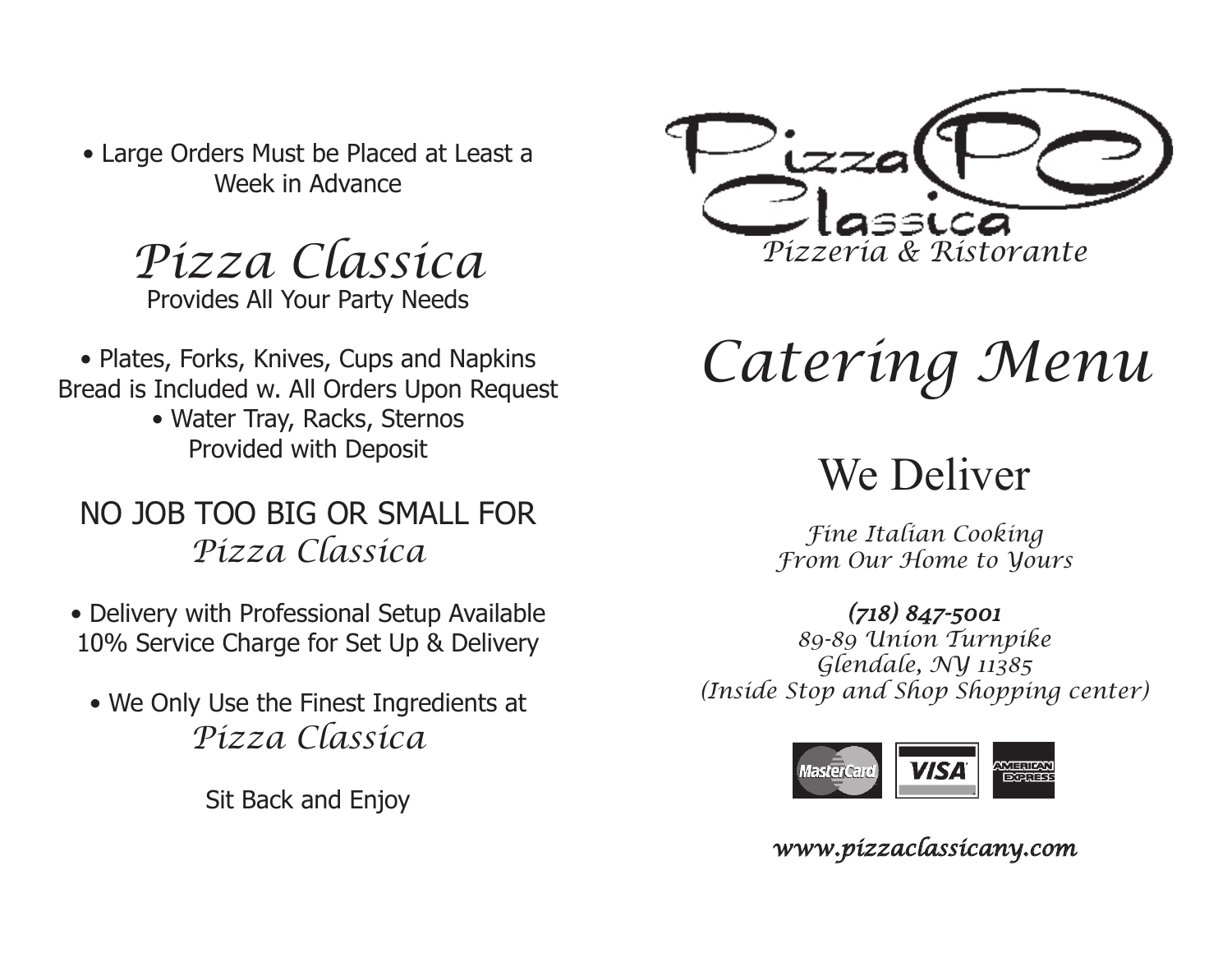### $Hot$  & Cold Appetizers

|                                                                      | Sm.     | Lg.      |
|----------------------------------------------------------------------|---------|----------|
| Bruschetta Platter                                                   |         | \$60.00  |
| (Toasted Bread Served with Chopped Plum Tomato, Olive Oil and Basil) |         |          |
| Fresh Mozzarella Platter                                             |         | \$80.00  |
| (Fresh Mozzarella, Ripe Tomatoes Basil and Roasted Peppers)          |         |          |
| Baked Clams Oreganata                                                | \$65.00 | \$100.00 |
| Arancini (1/2 Size) (25 Pcs)                                         |         | \$75.00  |
| (Rice, Mozzorella, Chop Meat and Peas)                               |         |          |
| Fried Calamari                                                       | \$75.00 | \$110.00 |
| (Served with Lemons and Tomato Sauce                                 |         |          |
| Fried Chicken Fingers                                                | \$65.00 | \$100.00 |
| (Served with BBQ and Honey Mustard)                                  |         |          |
| Fried Mozzarella Sticks                                              | \$65.00 | \$95.00  |
| (Served with Tomato Sauce)                                           |         |          |
| Fried Zucchini                                                       | \$60.00 | \$100.00 |
| Spicy Buffalo Wings                                                  | \$75.00 | \$110.00 |
| Cold Seafood Salad                                                   | \$90.00 | \$145.00 |
| Mussels Marinara                                                     | \$65.00 | \$110.00 |
| fra diavolo or with garlic and oil                                   |         |          |
| Cold Antipasta Platter                                               |         | \$100.00 |
| Olive, Marinated Artichokes, Dry Sausage, Olives, Roasted Peppers    |         |          |
| and Blends of Cheeses                                                |         |          |

*All Entrees Prepared Fresh to Order Small Entrees Feed 6 to 8 People Large Entrees Feed 10 to 12 People Per Person Packages Available*

## $Vegetable$ <sub>*Sm.</sub> <i>Lg.*</sub>

|                                                                        | SM.     | Ly.      |  |
|------------------------------------------------------------------------|---------|----------|--|
| Sauteed Broccoli                                                       | \$50.00 | \$70.00  |  |
|                                                                        | \$50.00 | \$70.00  |  |
| Sauteed Spinach<br>Stuffed Mushrooms (25Pcs)                           |         | \$60.00  |  |
| Grilled Vegetables                                                     | \$55.00 | \$90.00  |  |
| Marinated in Balsamic Dressing                                         |         |          |  |
| Potato Croquetts                                                       | \$50.00 | \$90.00  |  |
| Eggplant Roltini                                                       | \$70.00 | \$100.00 |  |
| thinly sliced eggplant rolled w/fresh ricotta, topped w/tomato sauce & |         |          |  |
| romano cheese                                                          |         |          |  |
| Eggplant Parmigiana<br>Sauteed Broccoli Rabe                           | \$70.00 | \$100.00 |  |
|                                                                        | \$55.00 | \$100.00 |  |
|                                                                        |         |          |  |

*Seafood* Sm. *Seafood* 

|                                                                       | SM.                 | Lу.                 |
|-----------------------------------------------------------------------|---------------------|---------------------|
| Seafood Fra Diavolo                                                   | \$95.00             | \$160.00            |
| clams, mussels, shrimp & calamari                                     |                     |                     |
| Shrimp Fra Diavolo                                                    |                     | \$95.00 \$160.00    |
| jumbo shrimp sauteed in garlic and oil in a thick marinara sauce      |                     |                     |
| Shrimp Parmigian                                                      |                     | \$95.00 \$160.00    |
| Shrimp Scampi                                                         |                     | \$95.00 \$160.00    |
| jumbo shrimp sauteed in a garlic and oil, butter, lemon and wine      |                     |                     |
| Shrimp Oreganata                                                      |                     | $$95.00$ $$160.00$  |
| jumbo shrimp baked with breadcrumbs, butter, wine, lemon, garlic      |                     |                     |
| and olive oil                                                         |                     |                     |
| Filet of Sole Francese                                                | \$100.00            | \$160.00            |
| sauteed in a lemon, wine and butter sauce                             |                     |                     |
| Pan Seared Salmon                                                     | \$100.00            | \$170.00            |
| pan seared in a wild mushroom sauce with a touch of white truffle oil |                     |                     |
| <i>Filet of Sole Livornese</i>                                        | $$100.00$ $$160.00$ |                     |
| sauteed with olives, onions and capers in a light tomato sauce        |                     |                     |
| Salmon Maricchiara                                                    |                     | \$105.00 \$170.00   |
| w/sauteed onions, clams, mussels in a light tomato sauce              |                     |                     |
| Filet of Sole Oreganata                                               | \$100.00 \$160.00   |                     |
| baked with breadcrumbs, butter, wine, lemon, garlic and olive oil     |                     |                     |
| Salmon Livornese                                                      |                     | $$105.00$ $$170.00$ |
| sauteed with olives, onions and capers in a light tomato sauce        |                     |                     |
| Salmon Oreganata                                                      |                     | $$105.00$ $$170.00$ |
| baked with breadcrumbs, butter, wine, lemon, garlic and olive oil     |                     |                     |
| Stuffed Shrimp                                                        | \$100.00            | \$160.00            |
| stuffed with crab meat in a garlic lemon butter sauce                 |                     |                     |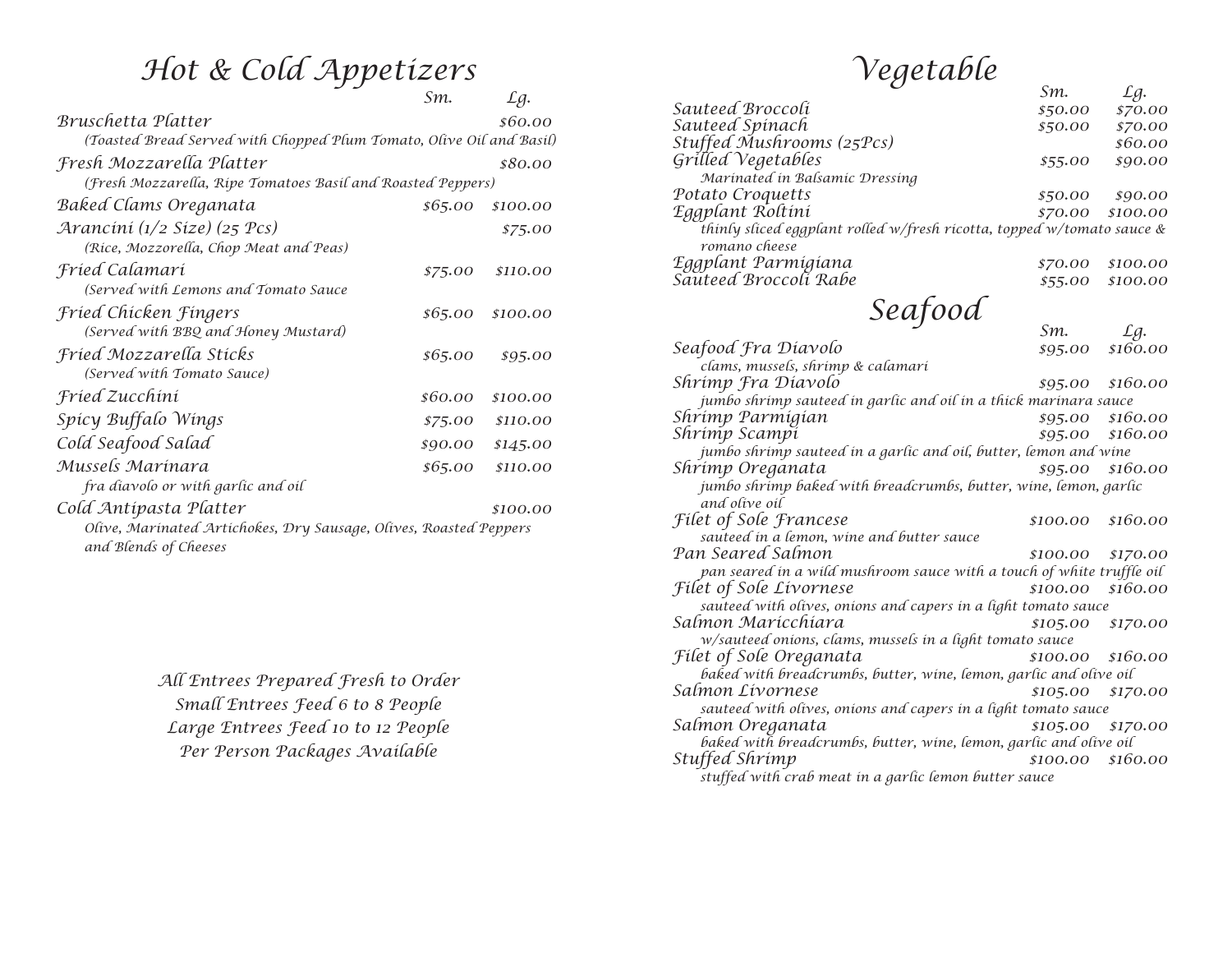# *Veal Nature Veal Sm. Lg. Francais \$95.00 \$160.00*

|                                                                     | $Sm$ .  | Lg.              |
|---------------------------------------------------------------------|---------|------------------|
| Francais                                                            | \$95.00 | \$160.00         |
| (Lightle Floured and Sauteed Veal Cutlet with a Lemon Wine Sauce)   |         |                  |
| Marsala                                                             | \$95.00 | \$160.00         |
| (Veal Scalopinni with Shallot, Mushroom and Marsala Wine)           |         |                  |
| Bruchetta                                                           | \$95.00 | \$160.00         |
| (Lightly Breaded and Grilled Veal Cutlets Topped                    |         |                  |
| with Bruschetta Tomatoes)                                           |         |                  |
| Saltímbocca                                                         | \$95.00 | \$160.00         |
| Sauteed in a marsala brown sauce topped w/prosciutto and fresh      |         |                  |
| mozząrella over fresh spinach                                       |         |                  |
| Pizzaiolla                                                          |         | \$95.00 \$160.00 |
| w/mushrooms, onions and peppers in a light tomato sauce w/a         |         |                  |
| touch of gravy                                                      |         |                  |
| Sorentino                                                           | \$95.00 | \$160.00         |
| w/eggplant, Prosciutto, and fresh mozzarella in a brown sauce       |         |                  |
| with a touch of tomato sauce                                        |         |                  |
| Capriciosa                                                          | \$95.00 | \$160.00         |
| breaded and fried golden brown w/Arugula, tomatoes and Red          |         |                  |
| onions with Balsamic Vinaigrette                                    |         |                  |
| Romano                                                              | \$95.00 | \$160.00         |
| sauteed with onions, artichoke hearts, fresh tomatoes, pancetta in  |         |                  |
| a white wine butter sauce                                           |         |                  |
| Capresse                                                            |         | \$95.00 \$160.00 |
| sauteed in a white wine butter sauce topped with fresh tomatoes,    |         |                  |
| basil & fresh mozzarella                                            |         |                  |
| Primaveřa                                                           | \$95.00 | \$160.00         |
| sauteed with mixed veggies in a lite tomato sauce with a touch of   |         |                  |
|                                                                     |         |                  |
| brown gravy<br>Portobello                                           |         | \$160.00         |
| sauteed with onions, cherry wine, brown gravy with a touch of cream | \$95.00 |                  |
| Floretine                                                           |         |                  |
|                                                                     | \$95.00 | \$160.00         |
| sauteed with garlic & butter in a lite marinara sauce topped        |         |                  |
| with spingch and provelone cheese                                   |         | \$160.00         |
| Scarpariello                                                        | \$95.00 |                  |
| with sausage, sweet peppers, garlic, lemon & butter                 |         |                  |
| with a touch of brown gravy                                         |         |                  |
| Spiedini                                                            | \$95.00 | \$160.00         |
| stuffed with prociutto, provolone and bread crumbs served           |         |                  |

*in a lite marinara sauce*

| Sausage & Broccoli Rabb<br>Sausage & Pepper                                                                                                                                                                                                 | Pork | Sm.<br>\$85.00<br>\$75.00                       | Lg.<br>\$130.00<br>\$110.00                        |
|---------------------------------------------------------------------------------------------------------------------------------------------------------------------------------------------------------------------------------------------|------|-------------------------------------------------|----------------------------------------------------|
| Meatballs with Sauce<br>Skirt Steak w/Broccoli Rabe<br>Skirt Steak Alla Classica<br>topped with sauteed cherry peppers and onion<br>Skirt Steak Pizzaiolla<br>w/mushrooms, onions and peppers in a light tomato sauce w/a<br>touch of gravy | Beef | Sm.<br>\$55.00<br>\$95.00<br>\$95.00<br>\$95.00 | Lg.<br>\$85.00<br>\$160.00<br>\$160.00<br>\$160.00 |

### *Party Heroes & Focaccia*

| The Classic Cold Hero                                           | \$22.00 Per ft  |  |  |
|-----------------------------------------------------------------|-----------------|--|--|
| (Ham, Geonoa, Salami, Procutto Di Parma, Fresh Mozzarella,      |                 |  |  |
| Olive Oil and Vineger)                                          |                 |  |  |
| The Classic Chicken Hero                                        | $$25.00$ Per Ft |  |  |
| (Lightly Breaded Grilled Chicken with Fresh Mozzarella,         |                 |  |  |
| Roasted Peppers and Balsamic Vinaigrette)                       |                 |  |  |
| The Classic Cutlet Hero                                         | $$25.00$ Per Ft |  |  |
| (Fried Chicken Cutlet with Lettuce, Tomato and American Cheese) |                 |  |  |

# *Salads Sm. Lg.*

|                                                                       | .9111   | ∠y.               |
|-----------------------------------------------------------------------|---------|-------------------|
| House Salad                                                           | \$35.00 | \$50.00           |
| (Romaine Lettuce, Tomato, Cucumber, Olives,                           |         |                   |
| Onions and Choice of Dressing)                                        |         |                   |
| (Add Grilled Chicken)                                                 | \$65.00 | \$85.00           |
| Ceaser Salad                                                          | \$35.00 | \$50.00           |
| (Romaine, Peccorino, Ceaser and Croutons)                             |         |                   |
| (Add Grilled Chicken)                                                 | \$65.00 | \$85.00           |
| Classica Salad                                                        | \$40.00 | \$60.00           |
| mixed green w/roasted peppers, olives, croutons, onions &             |         |                   |
| shaved romano                                                         |         |                   |
| Baby Arugula Salad                                                    | \$55.00 | \$80.00           |
| Baby arugula, fresh mozzarella, tomato, red onion, roasted peppers    |         |                   |
| and prosciutto                                                        |         |                   |
| Mescaline Fruits & Nuts Salad                                         | \$55.00 | \$90.00           |
| Grilled Calamari Salad                                                |         | $$65.00$ \$100.00 |
| Mixed greens, red onions and tomatoes in a lemon vinaigrette dressing |         |                   |
| Baby Spinach Salad                                                    | \$50.00 | \$70.00           |
| Baby spinach, mushrooms, artichoke hearts, red onions and pancetta    |         |                   |
| Grilled Portabella Salad                                              | \$55.00 | \$90.00           |
| Mixed greens, red onions & fresh mozzarella in a balsamic vinagrette  |         |                   |